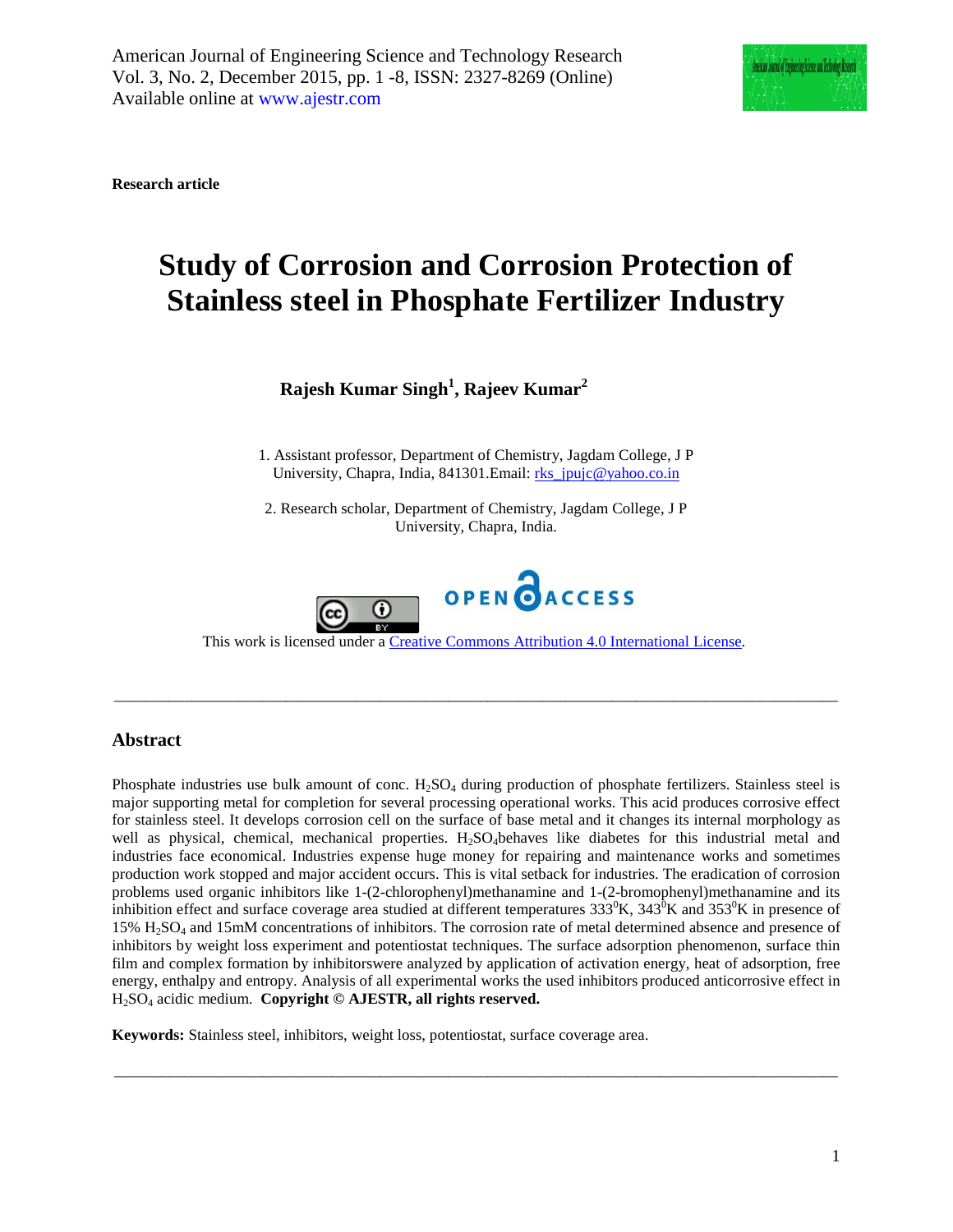

# **Introduction**

The Corrosion of protection of metal is a bigger issue among the corrosion scientists and researchers. It is not fully control but its effect can be minimized by suitable remedies e.g. give proper design and shape of operational metals[1], take care of operating temperatures and surrounding atmosphere [2], applied different types of coatings [3], using cathodic and anodic protection [4] and addition of inhibitors[5]. Operational equipments were not designed well manner [6] then it created corrosion problems like galvanic, pitting crevice, stressed, intergranular, blistering, embritlement in presence of corrosive atmosphere. Coatings is major tools for corrosion alleviation of metal. It applied as metallic coating [7], inorganic coating [8], organic coating [9], painting coating, polymeric coating, and nanocoatings [10]. These coating did not provide good support for metal in acidic environment because porosities were developed on the surface of base metal during coatings and  $H<sup>+</sup>$  ions entered into porosities of coating materials in this ways generated corrosion cell and deteriorating coating materials. Inhibitors action can be checked corrosion in acidic medium which are inorganic, organic and mixed types inhibitors. Organic inhibitors possessed nitrogen, oxygen, sulphur, silicon, phosphorous, methyl, phenyl, primary, secondary and tertiary alkyl groups; they are highly electron rich organic compounds which produce adsorption effect on surface of metal. They can be adsorbed on the surface of base metals by physical-chemical adsorption. These organic compounds above mentioned functional groups have high electronic charge density; they received H<sup>+</sup> ions and suppress the attacking speed of hydrogen ions. They have capability to form thin film and complexed compound with metal and control aggressiveness of H<sup>+</sup> ions. Aromatic and heterocyclic organic compounds containing above mentioned functional groups produced anticorrosive effect in acidic medium. Nanocoatng of  $Zn_3(PQ_4)_2[11]$ , Mg<sub>3</sub>(PO<sub>4</sub>)<sub>2</sub>[12] and AlPO4[13]in presence of DLC (diamond like carbon) controlled high temperatures corrosion and minimize hydrogen ions attack. Plasma coating gave corrosion protection of metal in acidic environment. Composite coating materials have anticorrosive character in hostile environment. The above mentioned artificial inhibitors and coating materials are not beneficial for environment so new a day's researchers used natural organic inhibitors for corrosion control. Aloe Vera used an inhibitor for corrosion protection storage can of beverage [14], milk [15], orange juice [16] and vegetables [17].

# **Experimental procedure**

Stainless steel coupons were cut into size of  $(5 \times 3)$  cm<sup>2</sup>. Its surface was rubbed with emery paper and samples were washed with double distilled water. Finally it was rinsed with acetone and dried with air dryer and kept into desiccator. Test sample dipped into 250ml biker with support glass hook and corrosion rate metal determined absence and presence of inhibitors 1-(2-chlorophenyl)methanamine and 1-(2-bromophenyl)methanamine at different temperatures  $333^0K$ ,  $343^0K$  and  $353^0K$  and  $15mM$  concentration. Thermostat used take corrosion rate results for above mention temperature. The corrosion rate was measured by gravimetric method.

The corrosion current density and corrosion rate without and with inhibitors were calculated bypotentiostatic polarization technique with help of an EG & G Princeton Applied Research Model 173 Potentiostat. A platinum electrode was used as an auxiliary electrode and a calomel electrode was used as reference electrode with stainlesssteel coupons.



1-(2-chlorophenyl)methanamine 1-(2-bromophenyl)methanamine

 $IH(I)$   $IH(II)$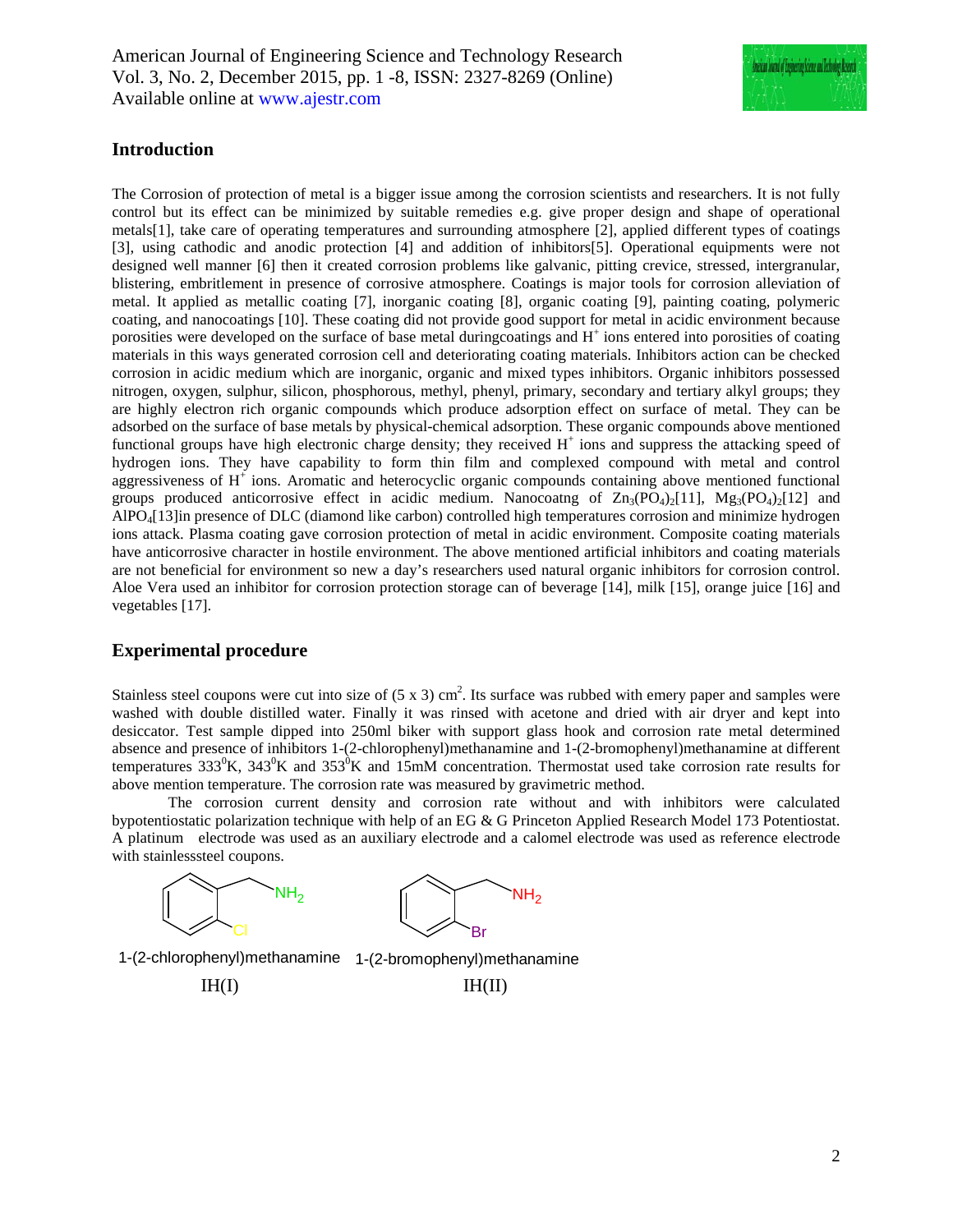

#### **Results and Discussion**

The corrosion rates of stainless steel without and with inhibitors 1-(2-chlorophenyl)methanamine and 1-(2 bromophenyl) methanamine were determined by equation1in 10%  $H_2SO_4$  solution and its results were mentioned in Table1.

$$
K (mmpy) = 87.6 W / D At
$$
 (1)

where  $W =$  weight loss of test coupon expressed in gm,  $A =$  Area of test coupon in square centimeter,  $D =$  Density of the material in  $g/cm<sup>3</sup>$ .

The surface coverage areas  $(\theta)$  and the inhibitionefficiencies (IE) occupied by inhibitors were calculated equation 2 and 3 and their results were written in Table1.

$$
\theta = (1 - K / K_0)
$$
 (2)  
where  $\theta$  = Surface coverage area, K<sub>o</sub> = conversion rate without inhibitor, K = conversion rate with inhibitor  
IE = (1 - K / K<sub>o</sub>) X 100 (3)

where  $K_0$  is the corrosion rate without inhibitor,  $K=$  corrosion rate with inhibitor The corrosion rate, surface coverage area and inhibition efficiency were calculated by equation1, equation2 and equation3 in at different temperatures and 15mM concentration of inhibitors, its values were mentioned in Table1. The results of Table1 observed corrosion rate increased in acidic medium without addition of inhibitors but its values decreased after addition of addition of inhibitors. The results of surface coverage area and inhibition efficiency with 1-(2-chlorophenyl)methanamine and 1-(2-bromophenyl)methanamine enhanced at different temperatures and it looked in figure  $\ell$  (surface coverage area) versus  $T^0K$  and figure 2 IE (inhibition efficiency) versus  $T^0K$ .

| Inhibitors | Temperatures           | $333^0$ K | $343^0$ K | $353^0$ K | C(m M) |
|------------|------------------------|-----------|-----------|-----------|--------|
| IH(0)      | $K_{o}$                | 391       | 565       | 836       | 00     |
|            | $log K_{o}$            | 2.592     | 2.752     | 2.922     |        |
| IH(I)      | K                      | 118       | 192       | 230       | 15     |
|            | log K                  | 2.071     | 2.283     | 2.518     |        |
|            | $log(\theta/1-\theta)$ | 0.363     | 0.290     | 0.185     |        |
|            | $\theta$               | 0.698     | 0.661     | 0.605     |        |
|            | IE $(\% )$             | 69.80     | 66.10     | 60.50     |        |
| IH(II)     | K                      | 61        | 155       | 201       | 15     |
|            | log K                  | 1.785     | 2.191     | 2.303     |        |
|            | $log(\theta/1-\theta)$ | 0.729     | 0.421     | 0.498     |        |
|            | $\theta$               | 0.843     | 0.725     | 0.759     |        |
|            | IE $(\%)$              | 84.30     | 72.50     | 75.90     |        |

**Table1:** Corrosion of stainless steel in different temperatures without and with inhibitors in 15% H<sub>2</sub>SO<sub>4</sub>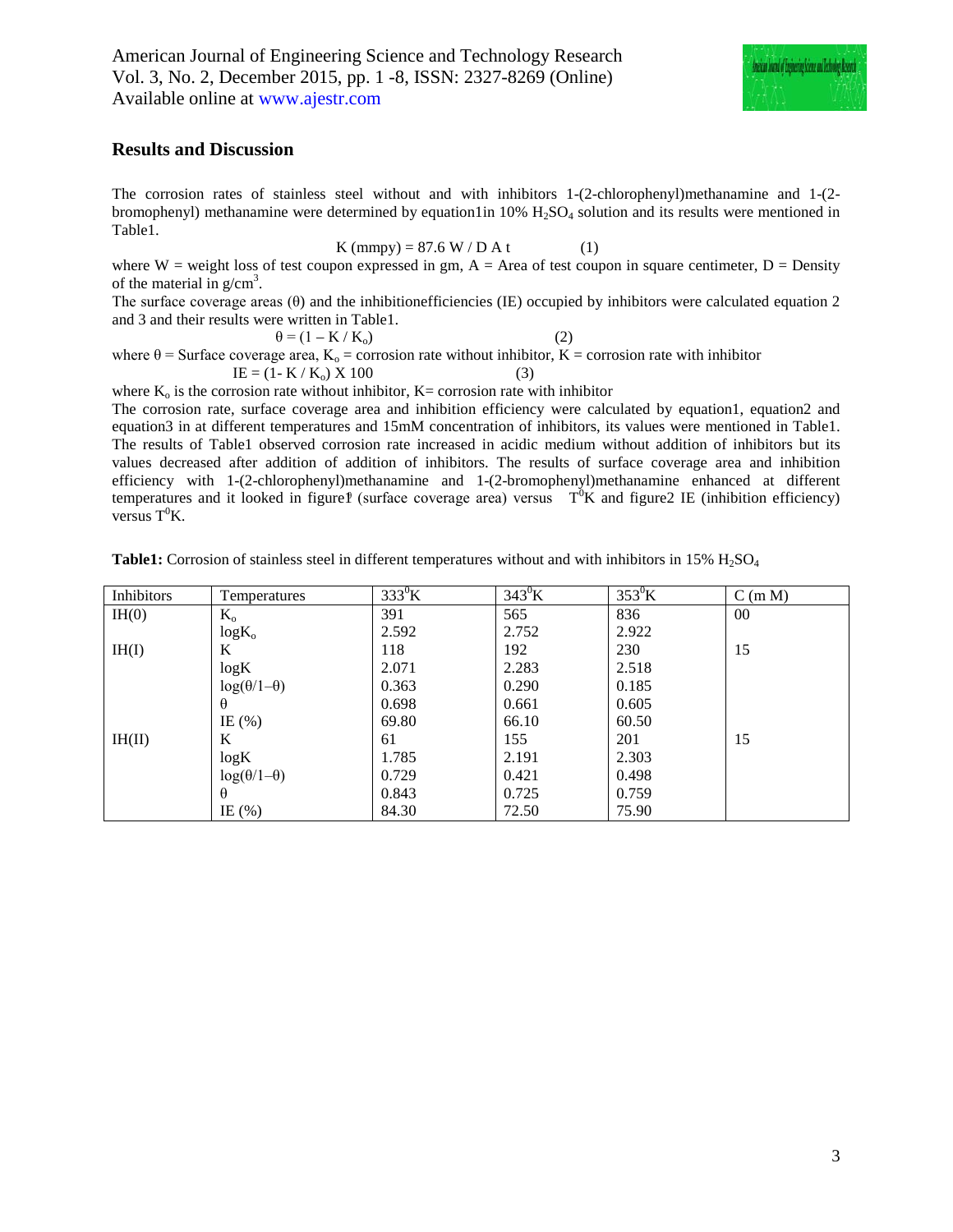





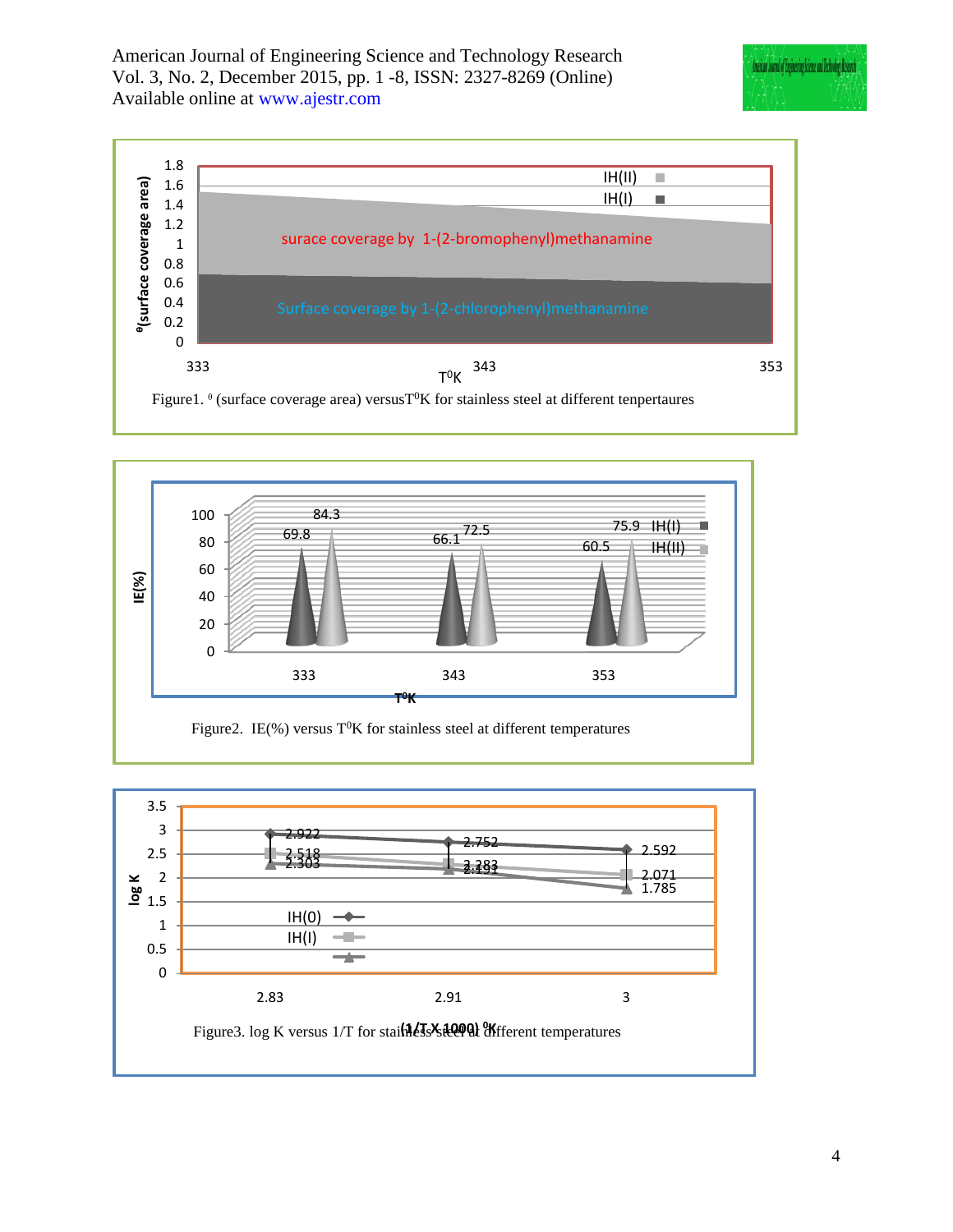

The activation energy, heat of adsorption, free energy, enthalpy and entropy for inhibitors 1-(2 chlorophenyl)methaneamine and 1-(2-bromophenyl)methaneamine were calculated by equation4, equation5, equation6 and equation7 and their values were recorded in Table2. The activation energy increased without inhibitors and its values decreased with inhibitors. It indicated that inhibitors bonded with base metal. Heat of adsorption negative sign noticed that inhibitors adhered with metal by physical adsorption and its plot between  $log(\frac{\theta}{1-\theta})$  versus 1/T looked in figture4. The results of free energy, enthalpy and entropy values were shown negative sign which depicted that adsorption occurred on the surface of metal and the graph of all thermodynamical values (Ea, $Q_{ads} \Delta G$ ,  $\Delta H$  and  $\Delta S$ ) versus <sup>θ</sup>(surface coverage area) were presented in figure5.

$$
d/dt (logK) = E_a / R T^2
$$
 (4)  
where T is temperature in Kelvin and E<sub>a</sub> is the activation energy

$$
\log (\theta / 1 - \theta) = \log (A \cdot C) - (Q_{ads} / R \cdot T)
$$
 (5)

where  $T$  is temperature in Kelvin and  $Q_{ads}$  heat of adsorption

 $\Delta G = -2.303RT$  [log C - log  $(\theta/1-\theta) + 1.72$ ] (6)

where 
$$
T
$$
 is temperature in Kelvin and  $\Delta G$  free energy

 $K = R T / N h \log (\Delta S^{\#} / R) X \log (-\Delta H^{\#} / R T)$  (7)

where N is Avogadro's constant, h is Planck's constant,  $\Delta S^*$  is the change of entropy activation and  $\Delta H^*$  is the change of enthalpy activation.

Table2. Thermodynamical values of inhibitors in  $15\%$  H<sub>2</sub>SO4 for stainless steel

| Inhibitors | Temperatures                      | $333^0$ K | $343^0$ K | $353^0$ K |
|------------|-----------------------------------|-----------|-----------|-----------|
|            |                                   |           |           |           |
|            |                                   |           |           |           |
| IH(0)      | $E_a(o)(kJmol^{-1})$              | 148       | 153       | 157       |
| IH(I)      | $E_a(kJmol^{-1})$                 | 118       | 126       | 134       |
|            | $Q_{ads.}$ (kJmol <sup>-1</sup> ) | $-21$     | $-16$     | $-10$     |
|            | $\Delta G(kJmol^{-1})$            | $-206$    | $-211$    | $-216$    |
|            | $\Delta H(kJmol^{-1})$            | $-92$     | $-101$    | $-206$    |
|            | $\Delta S(JK^{-1})$               | -99       | $-108$    | $-117$    |
| IH(II)     | $E_a(kJmol^{-1})$                 | 102       | 117       | 123       |
|            | $Q_{ads}$ (kJmol <sup>-1</sup> )  | $-42$     | $-23$     | $-26$     |
|            | $\Delta G(kJmol^{-1})$            | $-189$    | $-205$    | $-204$    |
|            | $\Delta H(kJmol^{-1})$            | $-75$     | $-96$     | $-99$     |
|            | $\Delta S(JK^{-1})$               | $-88$     | $-104$    | $-109$    |

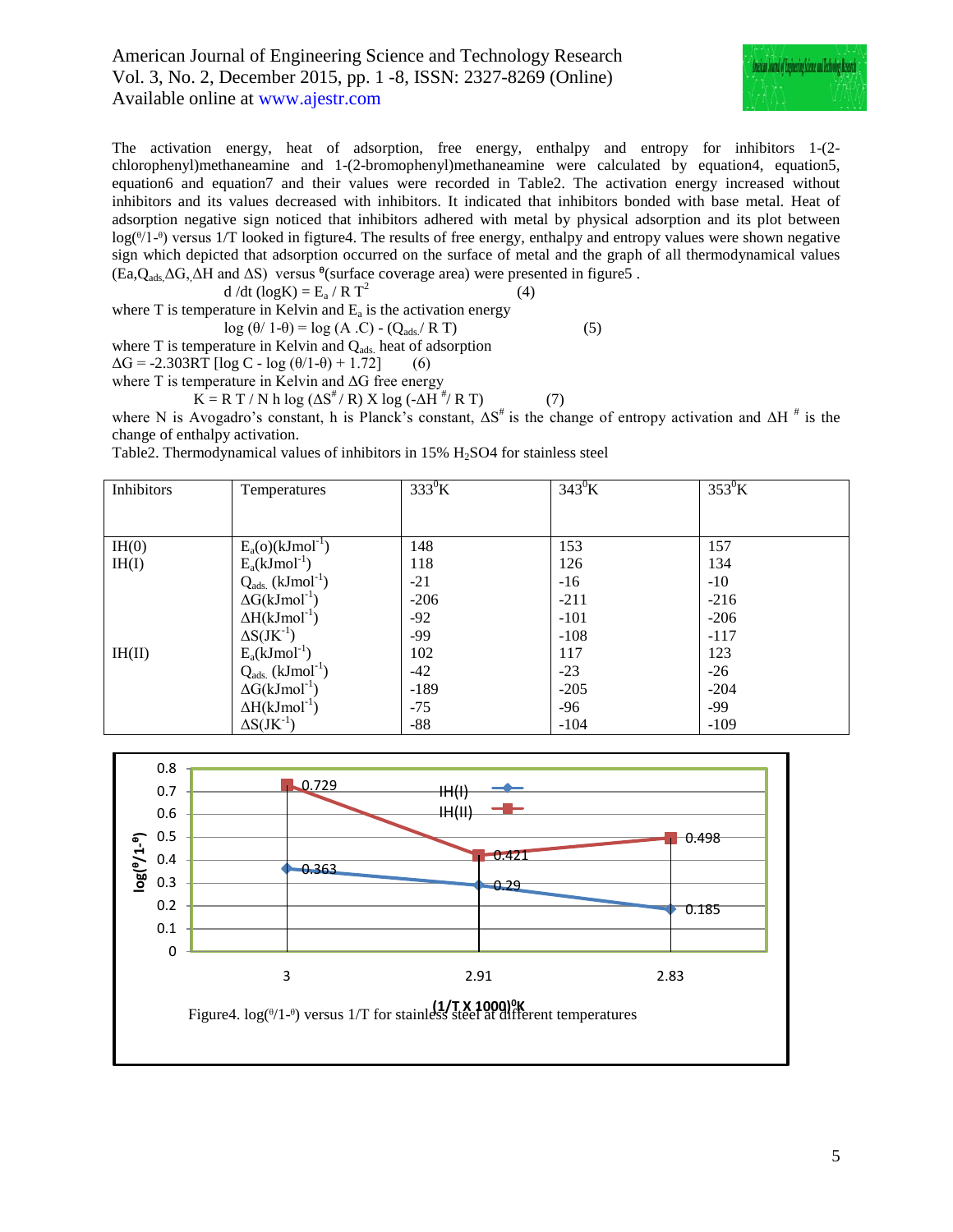

The corrosion current densitydetermined in the absence and presence of inhibitor with the help of equation 8 and their values were recorded in Table3.

 $\Delta E/\Delta I = \beta_a \beta_c / 2.303 I_{corr} (\beta_a + \beta_c)$  (8)

where  $\Delta E/\Delta I$  is the slope which linear polarization resistance (R<sub>p)</sub>,  $\beta_a$  and  $\beta_c$  are anodic and cathodic Tafel slope respectively and  $I_{\text{corr}}$  is the corrosion current density in mA/cm<sup>2</sup>.

The metal penetration rate (mmpy) was determined by equation9 in absence and presence of inhibitors.

C. R (mmpy) = 0.327 I<sub>corr</sub> (mA /cm<sup>2</sup>) × Eq .Wt (g) /  $\rho$  (g/cm<sup>3</sup> ) (9)

where  $I_{\text{corr}}$  is the corrosion current density  $\rho$  is specimen density and Eq.Wt is specimen equivalent weight. The results of Table3 indicatedthat corrosion current increase without inhibitors and its values reduced after addition of inhibitors because these inhibitors enhanced cathodic current so corrosion current and corrosion rate minimized. Tafel graph was plotted in Figure6between electrode potential and corrosion current density in the absence and presence of inhibitors.

Table3. Potentiostatic polarization of inhibitors in 15mM concentration and 15% of  $H_2SO_4$ 

| $\Delta E(mV)$ | Δl  | a   | $p_c$ | $I_{\text{corr.}}$ (mA/cm <sup>2)</sup> | K(mmpy) | C(mM) |
|----------------|-----|-----|-------|-----------------------------------------|---------|-------|
| $-650$         | 550 | 350 | 250   | 55.79                                   | 4.379   | 0.00  |
| $-600$         | 475 | 225 | 315   | 45.17                                   | 0.354   | 15    |
| $-575$         | 350 | 175 | 325   | 30.10                                   | 0.236   |       |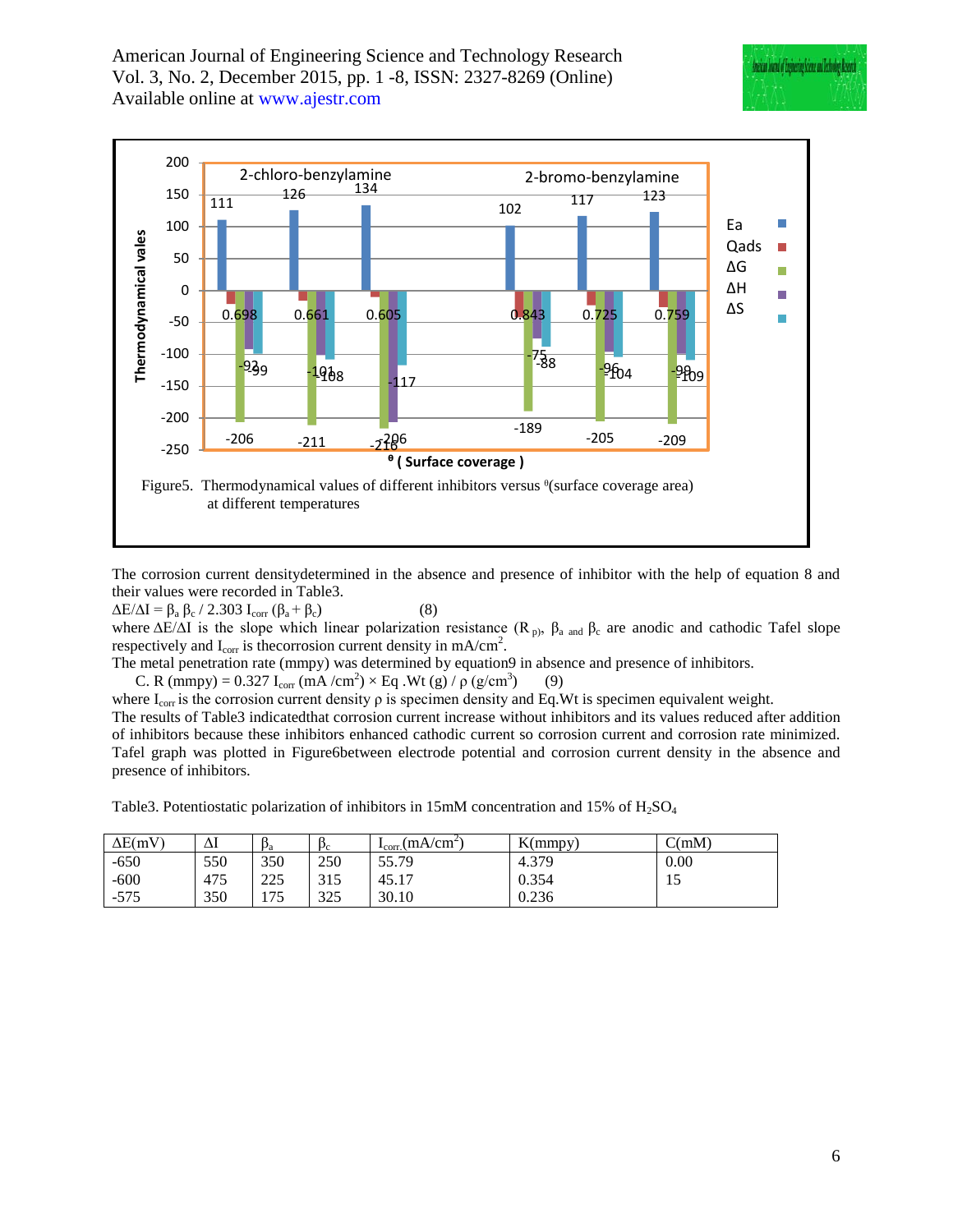

# **Conclusion:**

These inhibitors possessed electron releasing functional which has capability to enhance electron charge density towards corred metal and protected base metal. The results of surface coverage area and inhibition efficiency with both inhibitors indicated that a protective layer developed on the surface of metal. The results of activation energy, heat of adsorption, free energy, enthalpy and entropy were shown both inhibitors bonded with base metal physicalchemical adsorption.

# **Acknowledgement:**

I am thankful to UGC, New Delhi for providing me financial support for this work. The author is thankful to Professor Sanjoy Misra, Department of chemistry, Ranchi University, Ranchi who provide me suggestion and guidance. I am also thankful to the department of chemistry, Ranchi University, Ranchi and the department of applied Chemistry Indian school of Mines, Dhanbad for providing laboratory facilities.

# **References:**

1. Khramov AN, Voevodin NN (2004), Hybrid organo-ceramic corrosion protection coating with encapsulated organic corrosion inhibitors. Thin solid films, 447, 549-557.

2. Seth A, van Ooij (2004), Novel water based high-performance primers that can replace metal pretreatments and chromate-containing primers. J. Mater.Eng. Perform. 13, 468-474.

3. Ianmuzzi M, Frankel GS, (2007) Mechanisms of corrosion inhibition of AA 2024-T3 by vanadates. Corros. Sci., 49, 2371-2391.

4. Moutarlier V, Neveu B, Gigandet MP (2008), Evaluation of corrosion protection for sol-gel coatings doped with inorganic inhibitors. Surf Coat Technol, 202, 2052.

5. Code A, Arenas M A, de Frutos (2008), Effective corrosion protection of 8090 alloy by cerium conversion coatings. Electrochim Acta, 53, 7760-68.

6. Shem M, Schmidt T, Gerwann J et al (2009), CeO2-filled sol-gel coatings for corrosion protection of AA2024-T3 aluminium alloy, Corrosion Sci. 51, 2304.

7. Pulvirenti A L, Bishop E J, Adel-Hadai M A, Barkatt A, (2009), Solubilisation of nickel from powders at nearneutral pH and the role of oxide layers. Corros. Sci. 51, 2043-2054.

8. Glezakou V A, Dang LX, Mc Grail BP,(2009) Spontaneous activation of CO2 and possible corrosion pathways on the Low-index iron surface Fe (100), J. Phys. Chem. 113, 3691-3696.